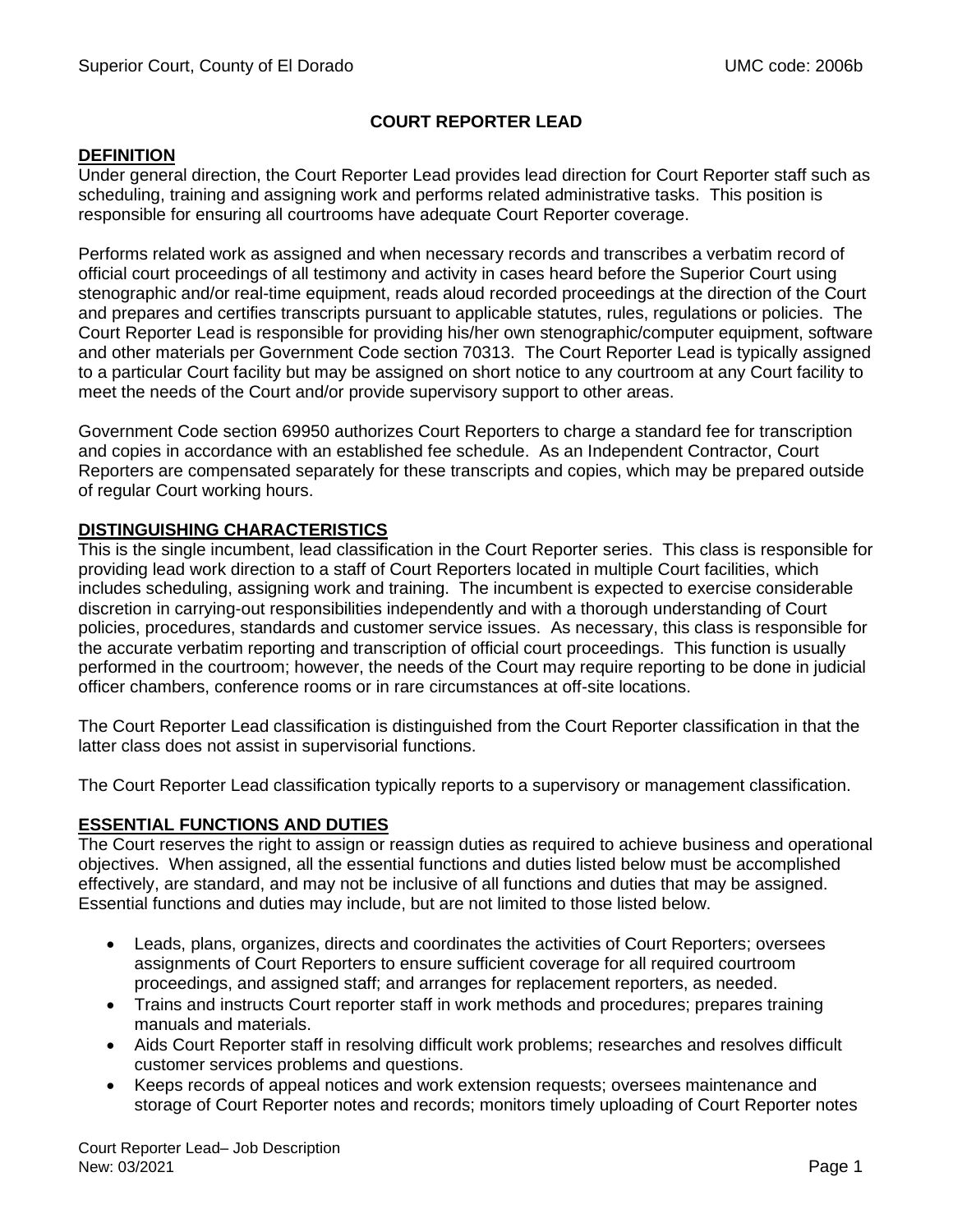into electronic note management system; and ensures timely destruction of Court Reporter records in accordance with governing rules and statutes.

- Assists with processing transcript requests that may involve researching past reporter schedules and logs; and assists with requests for court reporter notes.
- May provide input to the supervisor/manager regarding areas of deficiency and recommends corrective and/or that some form of disciplinary action may be necessary.
- Interprets policies and procedures to employees through staff meetings, bulletins, instructions and other means; and informs staff of procedural changes.
- Serves as a liaison with other departments, outside agencies, concerned parties and the public to provide information, resolve problems and coordinate schedules and activities.
- Establishes and maintains effective working relationships with judicial officers, other staff, members of the public, the parties and others encountered during work.
- As needed, performs all the duties of a Court Reporter as outlined in the Court Reporter Job Description.
- Travels between Court facilities to perform duties, as required. Performs other related duties as assigned.

## **EMPLOYMENT STANDARDS**

#### **Minimum Qualifications**

To qualify for this classification, an individual must:

Certification: Possess a valid certification by the State of California, Department of Consumer Affairs as a Certified Shorthand Reporter. License must be in good standing and fees must be current at all times. A copy of the current license must be provided to the supervisor each time it is renewed.

## AND

Experience: Three (3) years of full-time equivalent experience as a Court Reporter.

## **Desirable Qualifications**

Supervisory and/or lead experience, court reporting and real-time experience in a court setting and/or certification of qualification to provide real-time court reporting.

## **Knowledge and Abilities**

Knowledge of:

- Principles, practices and methods related to scheduling, training and supervising staff activities.
- Superior court functions, characteristics, services and activities.
- Principles and practices of court reporting.
- Appellate court procedures.
- Transcription software and real-time reporting.
- Court and courtroom procedures and processes.
- Statutes relating to court legal processes and procedures, including but not limited to the California Rules of Court; Code of Civil Procedure; Penal Code; Welfare and Institutions Code; Vehicle Code; and other applicable statutes, processes and procedures.
- Modern office methods and technology including the use of a personal computer and related software such as word processing, spreadsheets, databases, case management systems and scheduling programs.
- Principles and practices of policy and/or procedure development and implementation.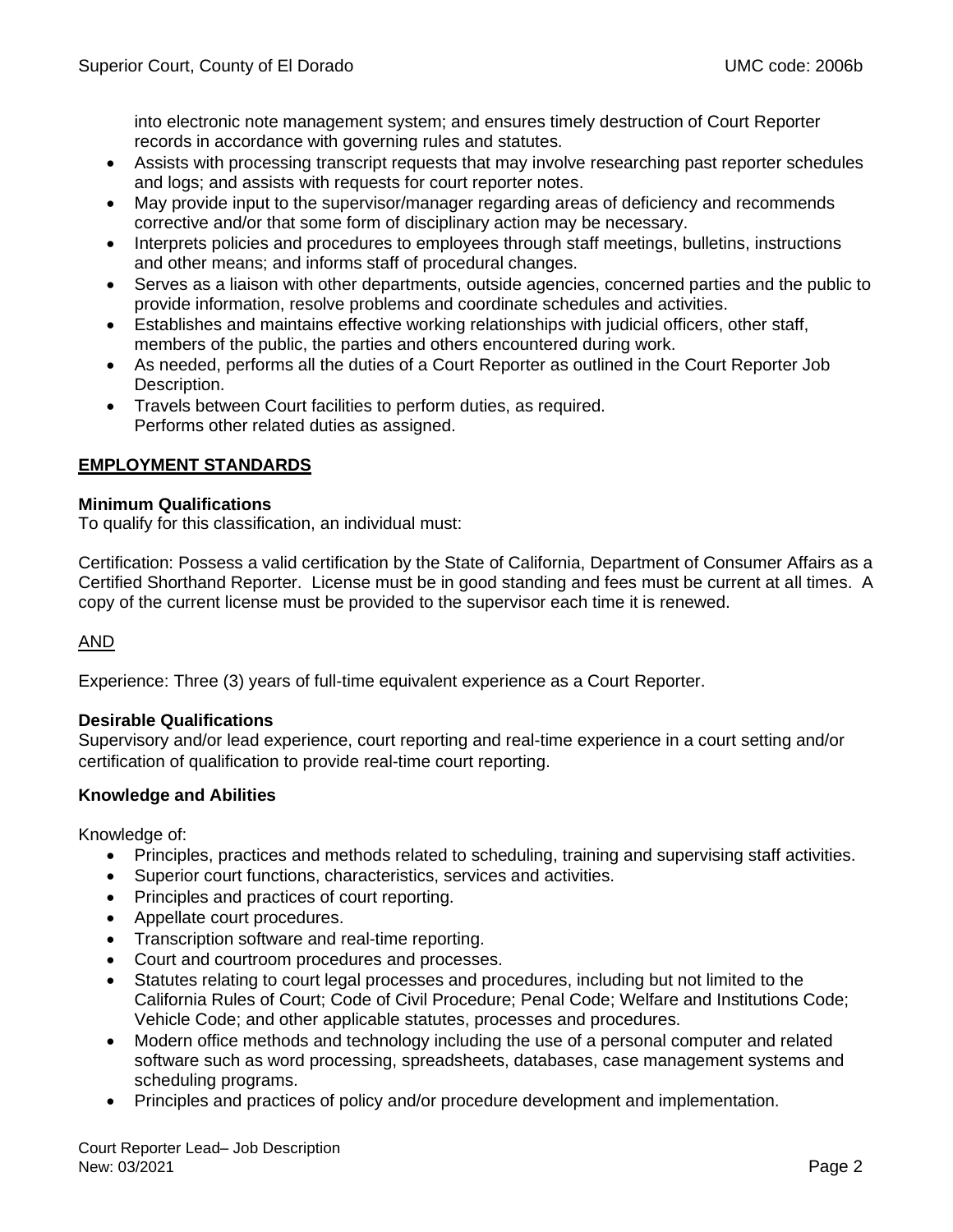- Current trends and developments in court reporting technology.
- Legal, medical and administrative terminology, phraseology, documents, forms and procedures.
- Clerical and legal record keeping practices and procedures.
- Correct use of English, punctuation and grammar.

Ability to:

- Lead, oversee and coordinate work activities and ensure staff complete responsibilities timely and accurately.
- Coordinate schedules accurately and efficiently for multiple courtrooms and Court Reporters.
- Prepare well-organized, clear, concise and accurate documents such as reports and correspondence.
- Interpret, apply and explain laws, rules, regulations, policies and procedures.
- Develop and administer goals, objectives and procedures.
- Implement change consistent with policies and goals.
- Perform a set of tasks in accordance with established policies, procedures, statutes and standards.
- Administer projects, as part of a team or as project lead, within the project scope, time constraints and resource constraints to achieve the desired objective.
- Work under the pressure of deadlines, conflicting demands and emergencies.
- Use, adjust and perform minor maintenance of stenographic and similar equipment.
- Take verbatim dictation of courtroom and related proceedings at a certified rate; transcribing such information accurately and maintaining attention to detail.
- Perform basic legal and related research to verify transcribed information.
- Organize and prioritize work, meet critical deadlines and coordinate multiple tasks.
- Use strong interpersonal skills to establish and maintain effective working relationships with all levels of Court staff, elected and appointive bodies and members of the general public.
- Use work-related computer applications such as e-mail, word processing and/or the internet.
- Operate a transcriber, computer, stenotype machine and other related office equipment.
- Adapt to changing court reporting technology.
- Maintain confidentiality of information where standards require and exercise discretion and independent judgment.
- Maintain accurate records; understand and follow oral and written instructions.
- Communicate clearly and concisely, both orally and in writing.
- Use tact and diplomacy when dealing with sensitive, complex and/or confidential issues and situations.

## **Other Requirements**

- Possession of a valid driver's license may be required depending on the position or the ability to provide alternate methods of transportation that meets job requirements.
- Candidates are required to pass a fingerprint clearance by the Federal Bureau of Investigation (FBI) and Department of Justice (DOJ). Convictions, depending on the type, number and date, may be disqualifying.
- All Court employees must take the Oath of Allegiance.

# **PHYSICAL DEMANDS AND WORK ENVIRONMENT**

The physical demands and work environment characteristics described here are representative of those that must be met by an incumbent to successfully perform the essential functions of this job. Reasonable accommodations may be made to enable individuals with disabilities to perform the essential functions.